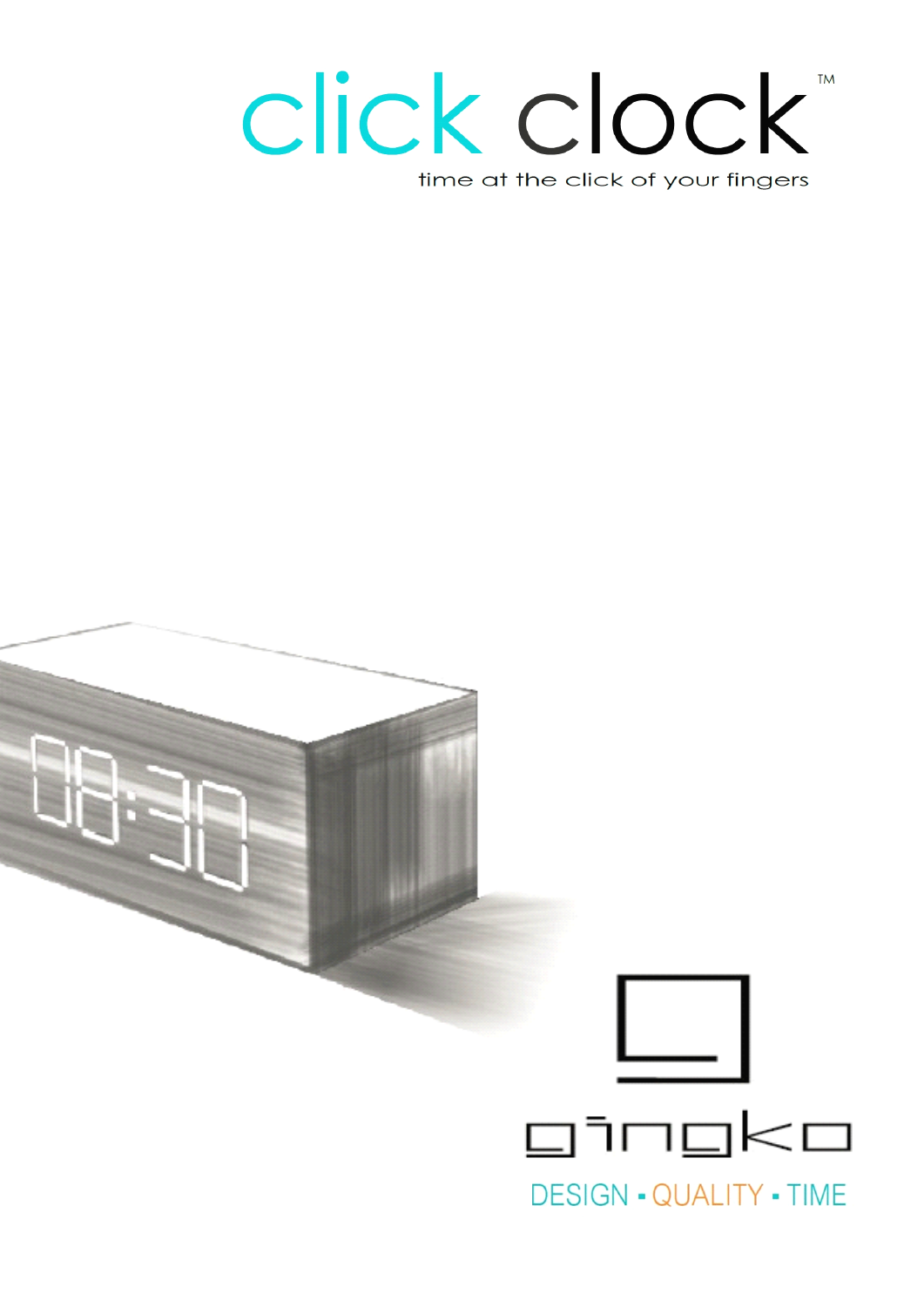## **ENGLISH ENGLISH ENGLISH ENGLISH**

It looks like a plain block of wood, but make a sound (clap your hands or tap on the top) and it will light up instantly with the time, date and temperature, which display alternately. The clock can be set to display continually or to display for <sup>a</sup> few seconds when you make <sup>a</sup> sound. Press the 'V/S' button at the back to turn on/off the sound activation function. It's strongly recommended to have sound activation function turned ON to save more energy or save batteries life.

#### **Product Product Features Features Features**

- �Displays **Time**, **Date**, and **Temperature** alternately, and can also be set to display time only
- �Sound activated.
- �12 and 24 hour formats can be selected (initial mode: 24 hour).
- �Alarm clock with "beep" sound lasting 1 minute.
- �Clever snooze function
- �The LED display will be off but the clock will still be running.

### **Display Instruction**

![](_page_1_Figure_10.jpeg)

**Button Introductions** 

**SET:** To access the settings mode.

**UP**: To change the **Time**/**Date** in settings mode. In normal mode to change Temperature Format **DOWN**: To change the **Time/Date** in settings mode. In normal mode to access to Alarm Setting. **V/S:** To turn Sound Activation function **ON/OFF**, and set the Time display only

**RESET**: To return back to Factory Setting (cube click clock only)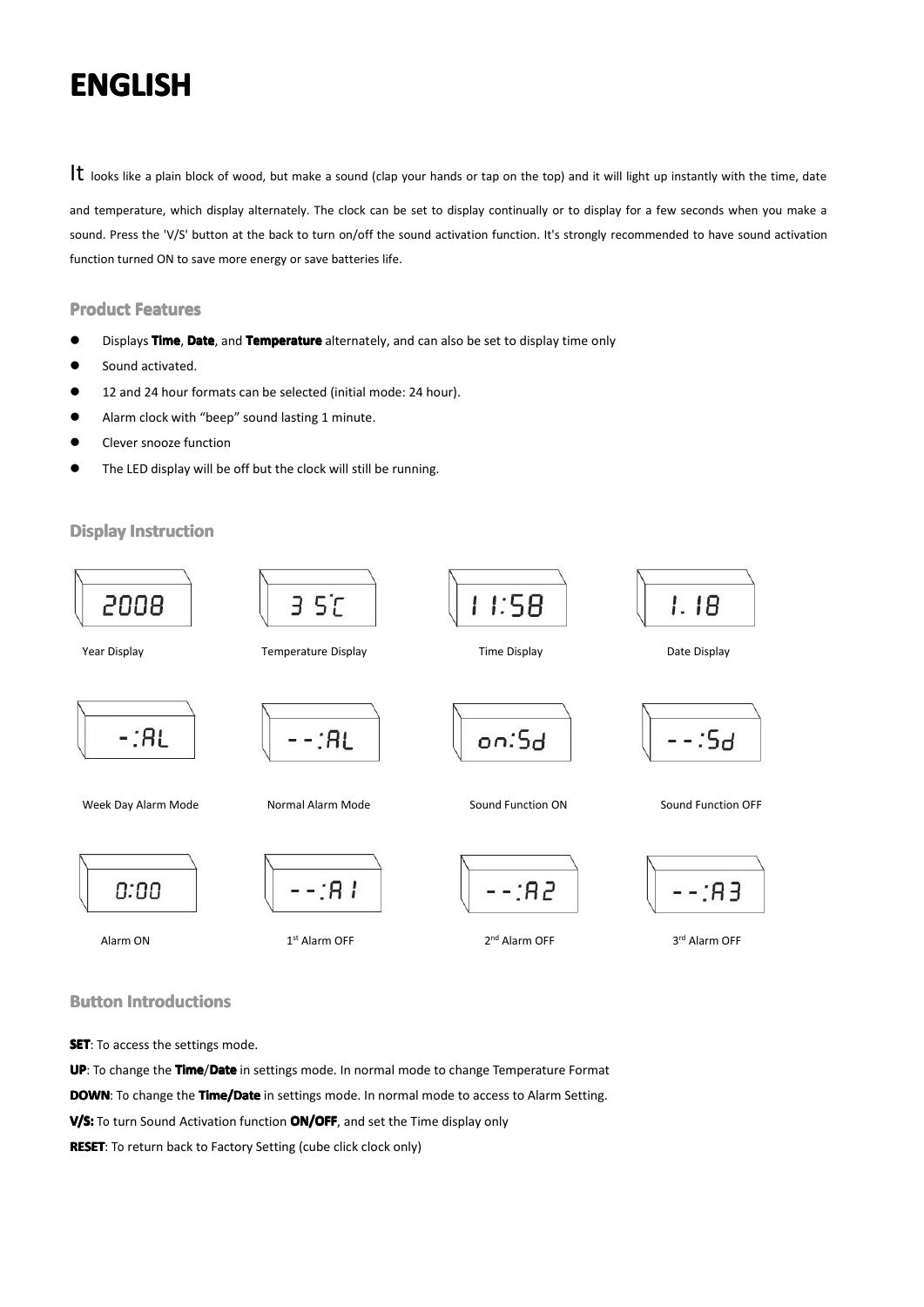## **Year/ Date/Time Date/Time Date/TimeSetting Setting**

- �Press **SET** for 3 seconds to access the settings mode.
- �When **YEAR** is flashing press **UP** or **DOWN** to change the **YEAR**, then press **SET** to go to **DATE** setting
- �When **MONTH** is flashing press **UP** or **DOWN** to change the **MONTH**, then press **SET** to go to **DAY** setting
- �When **DAY** is flashing, press **UP** or **DOWN** to change the **DAY**, then press **SET** to go to **TIME** setting
- �When **HOUR** is flashing, press **UP**or **Down** to change the **HOUR**; then press **SET** to go to **MINUTE** setting.,
- �When **MINUTE** is flashing, press **UP** or **DOWN** to change the **MINUTE**; then press **SET** to go to Time Format Setting,
- � When "**24H/12H** " time format is showing, press **UP** or **DOWN** to change the time format; then press **SET**, it will go back to normal display.

## **Temperature Format Setting**

**�●** Press UP to change the temperature format between <sup>o</sup>C/<sup>o</sup>F in normal time display mode

## **Alarm** Setting

(This clock can be set with3 alarm settings; and alarms can be set with "normal alarm mode" or "week days alarm mode")

- **- - AL** Normal alarm mode: the alarm will go off 7 days <sup>a</sup> week
- **- AL** Week day alarm mode: the alarm will go off in week day only
	- � Press the **DOWN** button to access the alarm setting and the clock will initially be on showing "- - AL" , press **UP** and **DOWN** to choose the alarm mode you want to set, and press SET to confirm and it will bring you to the first alarm setting page.
	- �the first alarm is initially turned off with display '-: A1' (to turn alarm ON press UP button to show '00:00') To turn OFF press **DOWN** button.
	- � To set the first alarm, press **SET** when it's display **"0:00",** the hour will flash and then press **UP** and **DOWN** buttons to adjust the hour; press **SET** again, the minute will flash and press **UP** and **DOWN** to adjust minute.
	- � After adjusting time, press **SET** again. It will go to the second alarmtime, initial mode will be '**--:A2'** (to turn alarm**ON** press **UP** button to show **'00:00' '00:00'**) To turn **off** press **DOWN** button. Follow the same instructions as above to set thetime.
	- � After pressing **SET**, itwill go to the third alarmshowing initial mode '**--:A3**' (to turn alarm**ON** press **UP** button to show **'00:00**'). To turn **OFF**, press **DOWN** button. Follow the instructions as above. After finishing setting the three alarm settings, press **SET** it will go back to normal display.

## **Sound Activation Function & Time Display Only Setting**

The sound sensitive function can be turned off so the time can display continuously without going off. But Having this function turned **ON** will save energy. The clock can also be set to display time only, without alternating between date and temperature.

- �To turn sound activation function **ON**, press the '**V/S**' button. When clock displays '**on:Sd'** , the sound activation function is **ON**.
- �Press the **V/S** button again for the clock to display '**--:Sd**', means this function is turned **OFF**.
- � Press and hold the **V/S** button for 3 seconds until hearing <sup>a</sup> "Beep" Sound, the Clock will display Time only. To turn back to <sup>a</sup> display of time, date and temperature, press and hold the **V/S** button until hearing an "Beep" sound.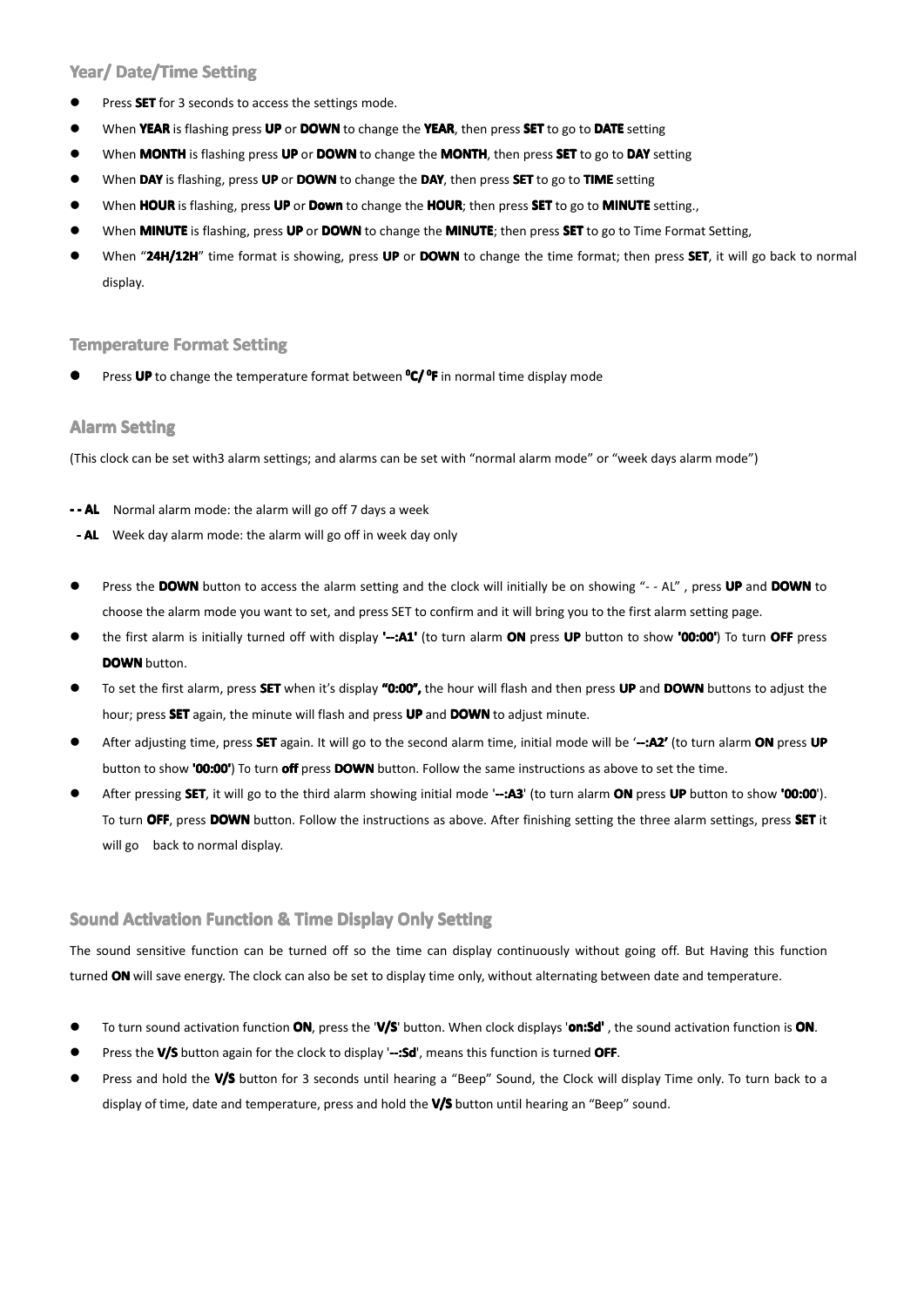## **Snooze Function Instruction**

- �The clock comes with <sup>a</sup> snooze function. The snooze time is 5 minutes each time and it can be snoozed 5 times.
- $\bullet$ The snooze function will be turned on automatically when the clock is powered by adapter or batteries
- �When the alarm is on, pressing any button will stop the alarm and it will go off again in 5 minutes.
- �Pressing any button twice when the alarm is on can turn off the snooze function.

#### **Important Product Care Notices**

- �This product is made from MDF wood. Please keep in <sup>a</sup> dry environment.
- �Please use High Alkaline AAA batteries for this product (cube click clock only)
- � If there is no display or any irregular display', press **RESET** to return back to the factory setting and then re-set the time and alarms (cube click clock only)
- � When the LED display light becomes less visible or flashes continuously, this means you must replace the batteries as soon as possible.
- �Power adapter or USB adapter cable is for power supply only and can not be used to recharge the clock.
- **�** When powered by batteries (cue click clock only), it's suggested to have the sound activation function turned ON to save battery life.When turned **ON**, batteries should last up to 3-6 months.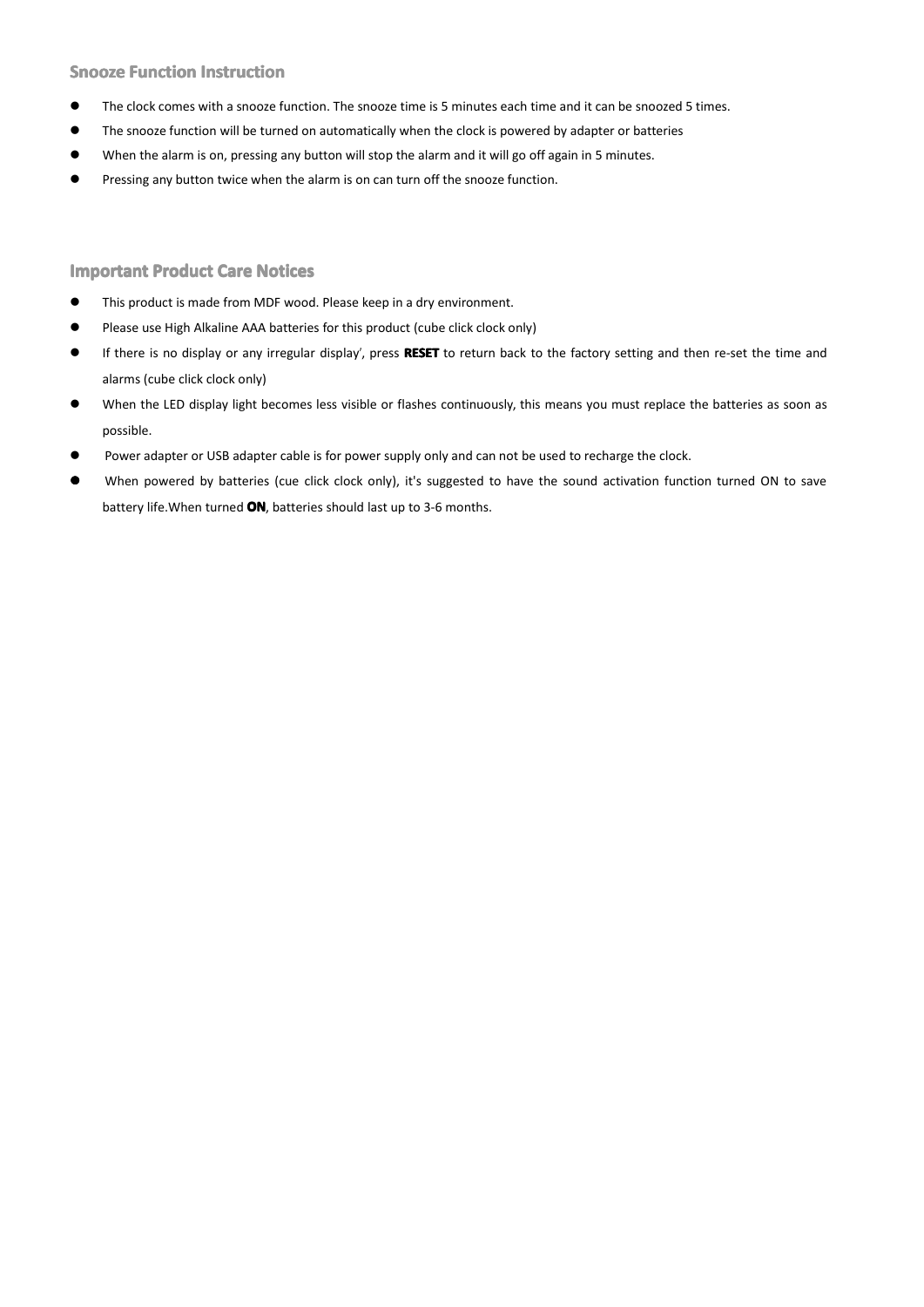## **DEUTSCH DEUTSCH DEUTSCH DEUTSCH**

Er sieht aus wie ein einfaches Stück Holz, aber macht man ein Geräusch (in die Hände klatschen oder auf die Oberseite klopfen) leuchtet er sofort auf und zeigt abwechselnd Zeit, Datum und Temperatur an. Die Uhr kann so eingestellt werden, dass die Anzeige ständig leuchtet oder nur einige Sekunden, wenn ein Geräusch gemacht wird. Drücken Sie die Taste 'V/S' auf der Rückseite, um die Tonfunktion ein- oder auszuschalten. Eswird dringend empfohlen, die Tonfunktion eingeschaltet zu lassen, um die Batterie zu schonen.

#### **Produkteigenschaften**

- �Zeigt abwechselnd **Zeit**, **Datum** und **Temperatur Temperatur**an, kann auch auf nur Zeitanzeige eingestellt werden
- �Ton aktiviert.
- �Auswahl 12 und 24 Stunden-Format (Anfangsmodus: 24 Stunden).
- �Wecker mit "Piep"-Ton, Dauer 1 Minute.
- �Smart Snooze-Funktion
- �Die LED-Anzeige ist ausgeschaltet, aber die Uhr läuft noch.

### **Anzeigen Anzeigen**

![](_page_4_Figure_10.jpeg)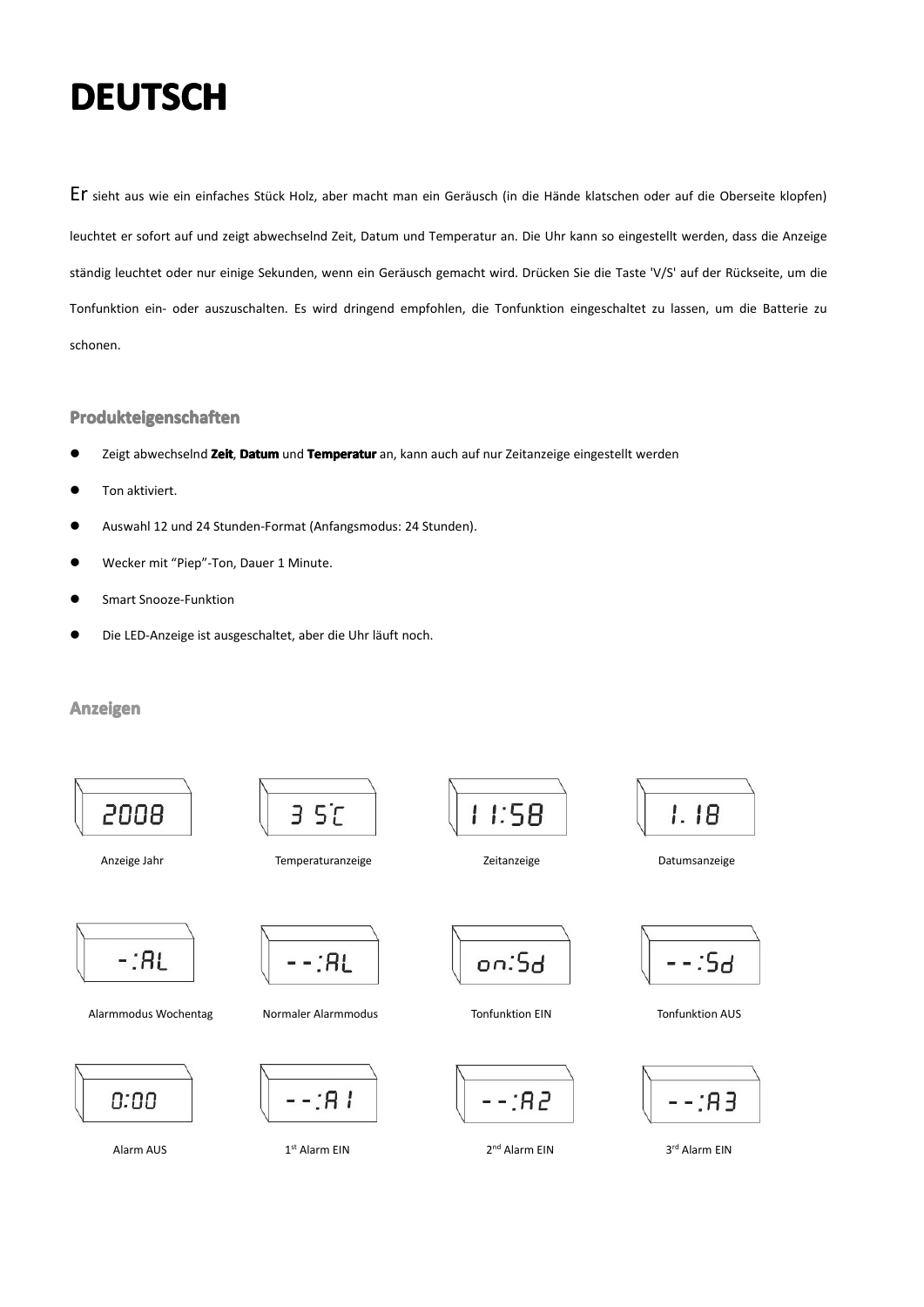#### **Tastenfunktionen**

**SET**: Zugriff auf den Einstellungsmodus.

**UP**: Im Einstellungsmodus Änderung von **Zeit**/**Datum**. Im normalen Modus zur Änderung von Temperaturformat und Helligkeitseinstellung der LED-Anzeige

**DOWN**: Im Einstellungsmodus Änderung von **Zeit/Datum** . Im normalen Modus Zugriff auf die Alarmeinstellung.

**V/S:** Zum Einstellen der Tonfunktion **AN/AUS** und Einstellung nur Zeitanzeige

**RESET**: Rücksetzen auf Werkseinstellungen (cube click Uhr nur)

## **Einstellung EinstellungJahr/Datum/Zeit Jahr/Datum/ZeitJahr/Datum/Zeit**

- �**SET** für 3 Sekunden drücken, um in den Einstellungsmodus zu gelangen.
- �Wenn **JAHR** blinkt, die Tasten **UP** oder **DOWN** drücken, um das **JAHR** zu ändern, dann **SET** drücken, um zur Einstellung **DATUM** zu gelangen
- �Wenn **MONAT** blinkt, die Tasten **UP** oder **DOWN** drücken, um den **MONAT** zu ändern, dann **SET** drücken, um zur Einstellung **TAG** zu gelangen
- �Wenn **TAG** blinkt, die Tasten **UP** oder **DOWN** drücken, um den **TAG** zu ändern, dann **SET** drücken, um zur Einstellung **ZEIT** zu gelangen
- �Wenn **STUNDE** blinkt, die Tasten **UP** oder **Down** drücken, um die **STUNDE** zu ändern, dann **SET** drücken, um zur Einstellung **MINUTE** zu gelangen.,
- �Wenn MINUTE blinkt, die Tasten UP oder DOWN drücken, um die MINUTE zu ändern, dann SET drücken um zur Einstellung Zeitformat zu gelangen.
- � Wenn das Zeitformat "24H/12H" angezeigt wird, UP oder DOWN drücken, um das Zeitformat zu ändern. Anschließend SET drücken, es erscheint wieder die normale Anzeige.

#### **Temperatur Formateinstellung**

�**UP** drücken, um das Temperaturformat im normalen Anzeigemodus zwischen **<sup>0</sup>C/ <sup>0</sup>F** zu wechseln

### **Drei Alarmeinstellungen Alarmeinstellungen**

(Dieser Wecker besitzt 3 Alarmeinstellungen, diese Können als "normaler Alarmmodus" oder "Alarmmodus Wochentag") eingestellt werden

- **- - AL** Normaler Alarmmodus: der Alarm wird an 7 Tagen in der Woche ausgelöst
- **- AL** Alarmmodus Wochentag: der Alarm wird nur an den 5 Arbeitstagen ausgelöst
	- � Die Taste **DOWN** drücken, um indie Alarmeinstellungen zu gelangen. Anfangs zeigt der Wecker "**- - AL**". **UP** und **DOWN** drücken, um den Alarmmodus auszuwählen, anschließend zum Bestätigen **SET** drücken. Nun geht der Wecker auf die erste Seite der Alarmeinstellungen.
	- � der erste Alarm ist anfänglich ausgeschaltet, mit der Anzeige '**- -:A1**' (zum**EINSCHALTEN EINSCHALTEN**des Alarms die Taste **UP** drücken, um '00:00' anzuzeigen) Um ihn wieder auszuschalten, die Taste **DOWN** drücken.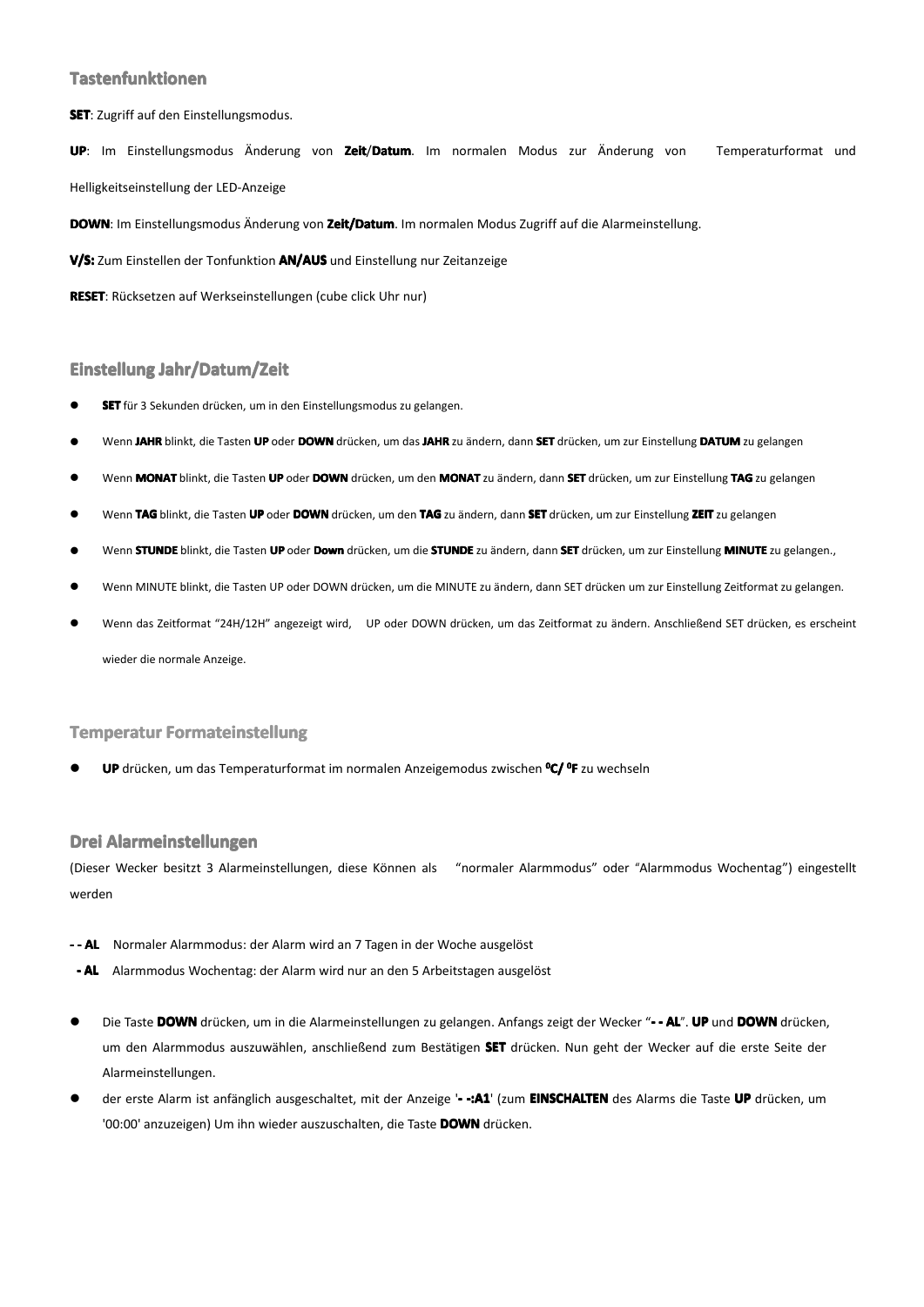- � Zum Einstellen der ersten Alarmzeit, **SET** drücken, die Stunde beginnt zu blinken, anschließend die Tasten **UP** und **DOWN** drücken, um die Stunde einzustellen. Wieder **SET** drücken, die Minuten beginnen zu blinken, durch Drücken von **UP** und **DOWN** die Minuten einstellen.
- � Nach Einstellen der Zeit erneut **SET** drücken. Nun wird zur zweiten Alarmzeit übergegangen, Anfangsmodus ist '**--:A2'** (um den Alarm auf **EIN** zu stellen, die Taste **UP** drücken, damit **'00:00' '00:00'**angezeigt wird), um ihn wieder auf **AUS** zu stellen, die Taste **DOWN** drücken. Zum Einstellen der Zeit dengleichen Anweisungen wie vorstehend folgen.
- � Nach Drücken von **SET** wird zur dritten Alarmzeit übergegangen und der Anfangsmodus '**--:A3**' gezeigt (um den Alarm auf **EIN** zu stellen, die Taste **UP** drücken, damit **'00:00**' angezeigt wird),. um ihn wieder auf **AUS** zu stellen, die Taste **DOWN** drücken. Den gleichen Anweisungen wie vorstehend folgen. Nach Drücken von **SET** erscheint wieder dienormale Anzeige.

#### **Tonfunktion einschalten und nur Zeitanzeige**

Die Funktion der Tonempfindlichkeit kann ausgeschaltet werden, dann wird die Zeit ständig angezeigt, ohne auszugehen. Steht diese Funktion auf **EIN**, haben die Batterien eine längere Lebensdauer. Die Uhr kann auch so eingestellt werden, dass nur die Zeit angezeigt wird, ohne Datum und Temperatur.

- � Um die Tonfunktion auf **EIN** zu schalten, die Taste '**V/S**' drücken. Wird auf der Uhr '**on:Sd'** angezeigt, steht die Tonfunktion auf **EIN**.
- �Die Taste **V/S** erneut drücken, auf der Uhr wird '**--:Sd**' angezeigt, dies bedeutet, dass diese Funktion auf **AUS** steht.
- � Halten Sie die Taste **V/S** für 3 Sekunden gedrückt, bis Sie den "Piep"-Ton hören, jetzt zeigt dieUhr nur die Zeit an. Um wieder zur Anzeige Zeit, Datum und Temperatur zurückzukehren, die Taste **V/S** gedrückt halten, bis Sie den "Piep"-Ton hören.

#### **Schlummer Funktion**

- �Die Uhr besitzt eine Schlummerfunktion. Der Zeitabstand beträgt jeweils 5 Minuten, die Funktion kann 5 Mal ausgeschaltet werden.
- �Die Schlummerfunktion wird automatisch eingeschaltet, wenn der Wecker durch Adapter oder Batterien mit Strom versorgt wird
- �Bei eingeschaltetem Alarm beendet das Drücken einer beliebigen Taste den Alarm, bis er nach 5 Minuten wieder angeht.
- �Bei eingeschaltetem Alarm kann die Schlummerfunktion durch zweifaches Drücken einer beliebigen Taste ausgeschaltet werden.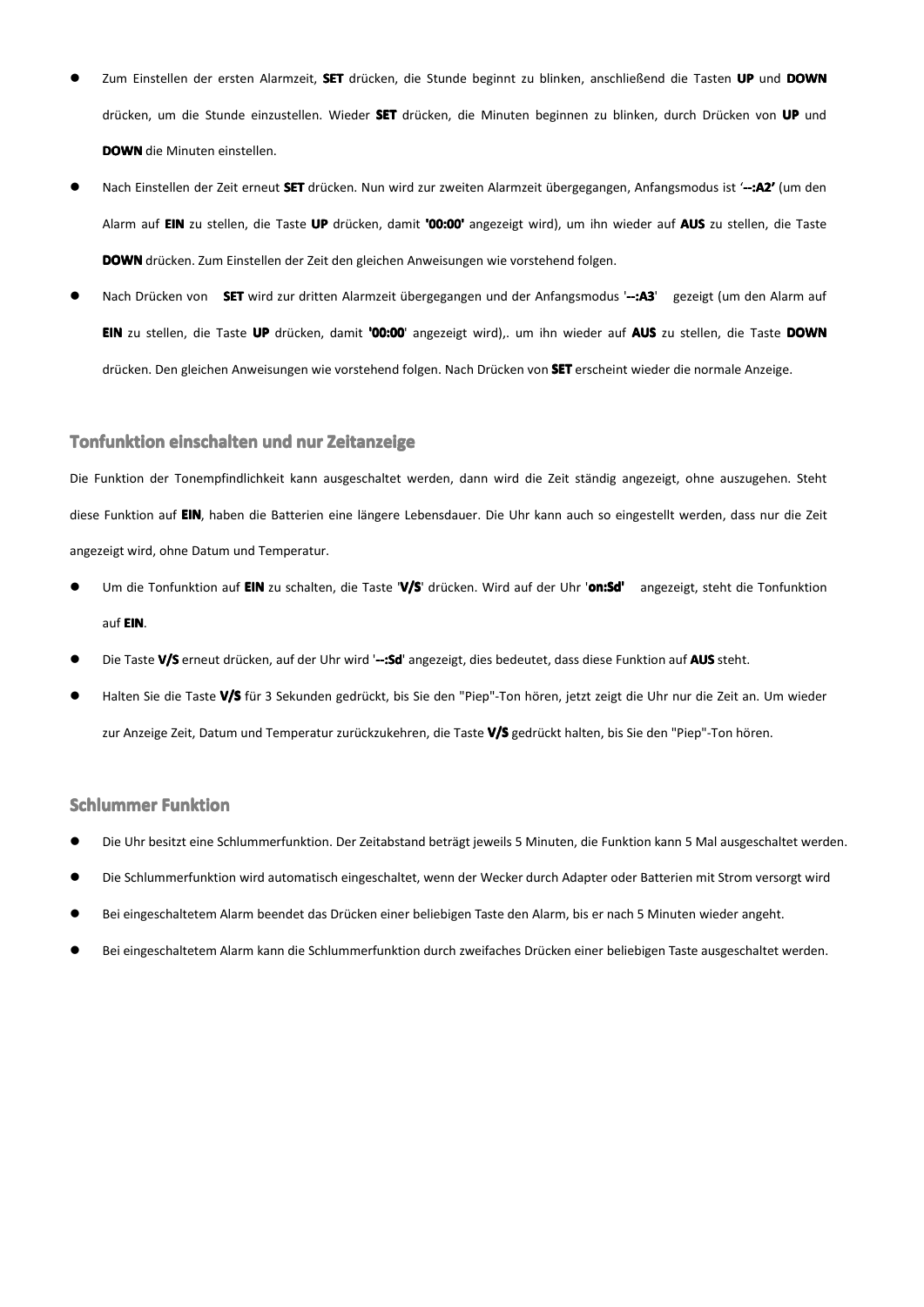## **Wichtige Hinweise**

- �Dieses Produkt wurde aus Holz hergestellt. Es muss in einer trockenen Umgebung aufgestellt werden.
- $\bullet$ Bitte verwenden Sie für dieses Produkt Batterien vom Typ High Alkaline AAA (cube click Uhr nur)
- $\bullet$  Gibt es keine oder eine fehlerhafte Anzeige, **RESET** drücken, um die Werkseinstellungen wieder herzustellen, anschließend Zeit und Alarme neu einstellen (cube click Uhr nur)
- � Ist das Licht der LED-Anzeige nicht mehr gut sichtbar oder blinkt ständig, dann bedeutet das, dass die Batterien baldmöglichst ersetzt werden müssen.
- � Das Netzteil Power und das USB-Adapterkabel sind nur für die Stromversorgung und können nicht zum Wiederaufladen des Weckers verwendet werden.
- � Wird er mit Batterien betrieben (cube click Uhr nur), sollte die Tonfunktion auf EIN stehen, um die Lebensdauer der Batterie zu verlängern. Bei der Einstellung **EIN** sollten die Batterien bis zu 3-6 Monaten halten.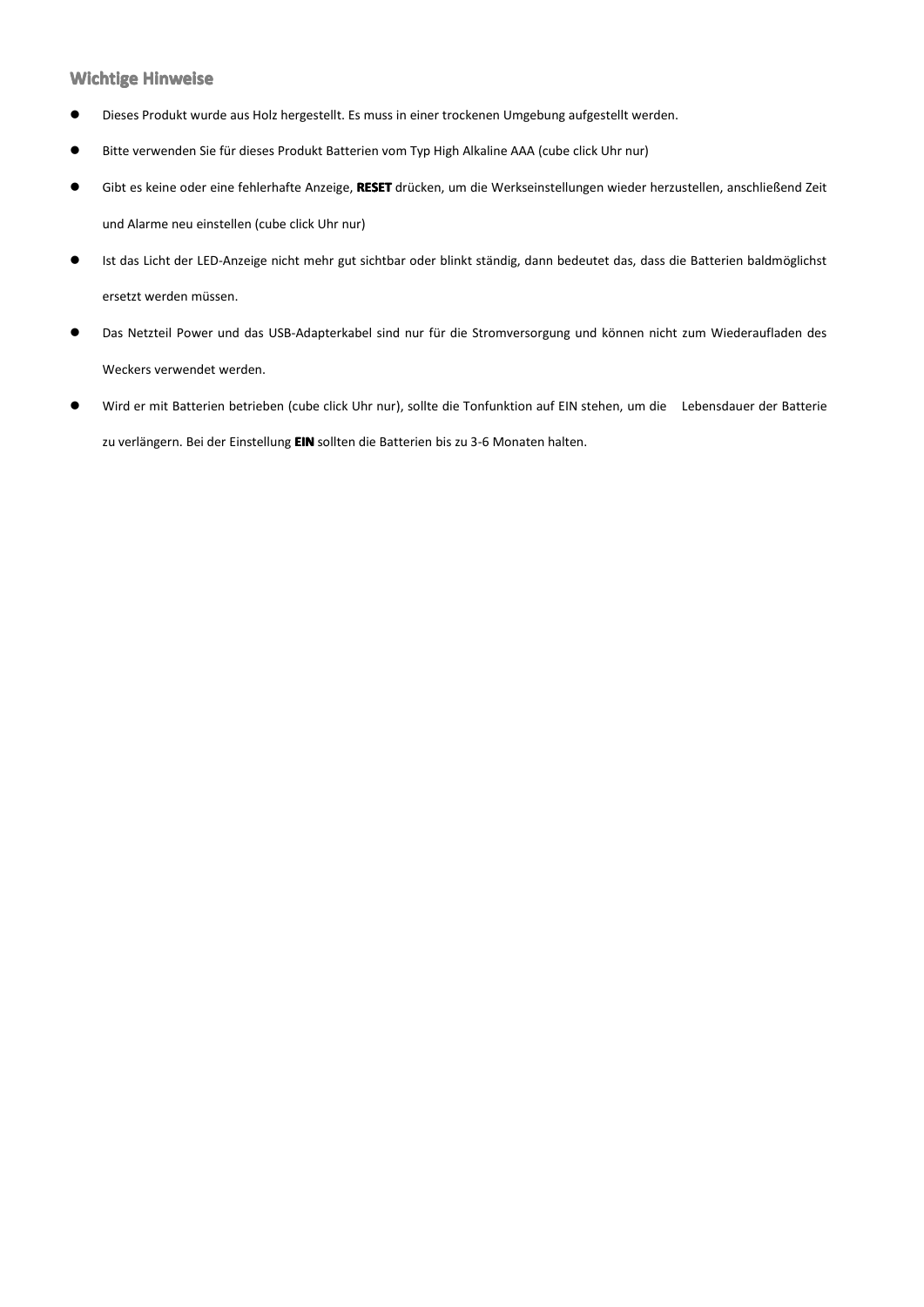## **FRANCAIS FRANCAIS FRANCAIS FRANCAIS**

**Il** ressemble à un simple bloc de bois, mais faites du bruit (tapez des mains ou tapotez dessus) et il <sup>s</sup>'allume instantanément avec l'heure, la date et la température qui <sup>s</sup>'affichent tour à tour. Le réveil peut être réglé pour un affichage continu ou de quelques secondes quand vous faites du bruit. Appuyez sur le bouton V/S à l'arrière pour activer/désactiver la fonction d'activation sonore. Il est fortement recommandé que la fonction d'activation sonore soit activée pour préserver l'autonomie des piles.

#### **Caractéristiques du produit**

- �Affiche tour à tour l'**heure,** la **date**, et la **température**, et peut aussi être réglé pour afficher l'heure seulement.
- �Activation sonore.
- �Vous pouvez choisir entre les formats 12 et 24 heures (mode initial : 24 heures).
- �Réveil avec un « bip » d'une durée de 1 minute.
- �fonction de répétition intelligent
- �L'affichage LED sera éteint mais le réveil continuera de fonctionner.

## **Instructions relatives à l'affichage**

![](_page_8_Figure_10.jpeg)

**Instructions relatives aux boutons** 

**SET** : Pour accéder au mode réglage.

**UP** : Pour modifier **l'heure/la l'heure/ladate** en mode réglage. En mode normal, pour modifier le format de la température et ajuster la luminosité de l'affichage LED.

**DOWN** : Pour modifier **l'heure/la date** en mode réglage. En mode normal pour accéder au réglage de l'alarme.

V/S : Pour activer/désactiver la fonction sonore, et régler l'affichage de l'heure seulement.

**RESET** : Pour revenir aux paramètres d'usine (cube clic horloge seulement).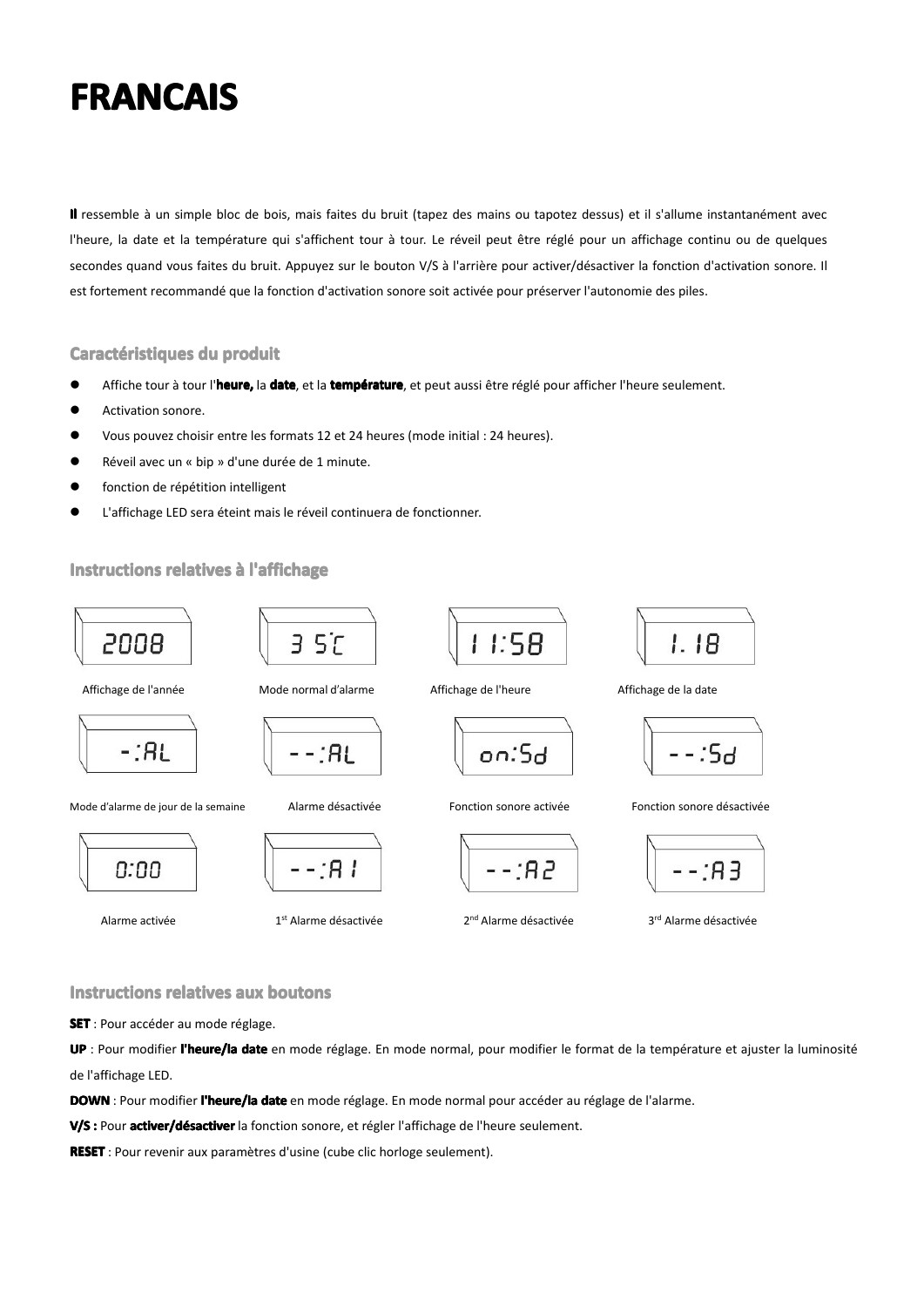### **Instructions de réglage d'année/date/heure**

- �Appuyez sur **SET** pendant 3 secondes pour accéder au mode réglage.
- �Quand **ANNEE** clignote, appuyez sur **UP** ou **DOWN** pour modifier l'**ANNEE**, puis appuyez sur **SET** pour aller au réglage de la **DATE**.
- �Quand **MOIS** clignote, appuyez sur **UP** ou **DOWN** pour modifier le **MOIS**, puis appuyez sur **SET** pour aller au réglage du **JOUR**.
- �Quand **JOUR** clignote, appuyez sur **UP** ou **DOWN** pour modifier le **JOUR**, puis appuyez sur **SET** pour aller au réglage de l'**HEURE**.
- �Quand HEURE clignote, appuyez sur UP ou DOWN pour modifier l'HEURE, puis appuyez sur SET pour aller au réglage des MINUTES.
- �Quand MINUTE clignote, appuyez sur UP ou DOWN pour modifier les MINUTES, puis appuyez sur SET pour aller au réglage du format de l'heure.
- � Quand le format horaire « **24H/12H** » <sup>s</sup>'affiche, appuyez sur **UP** ou **DOWN** pour modifier le format de la date ; puis appuyez sur **SET** pour revenir à l'affichage normal.

#### **Instructions de réglage de format de température**

**�**Appuyez sur **UP** pour choisir le format de température entre **<sup>0</sup>C/ <sup>0</sup><sup>F</sup>** en mode d'affichage horaire normal.

#### **Instructions de réglage des trois alarmes alarmes**

(Ce réveil peut être configuré avec 3alarmes et elles peuvent être réglées avec le « mode normal d'alarme » ou le « mode d'alarme de jour de la semaine »)

- **- - AL** Mode normal d'alarme : l'alarme se déclenchera 7 jours par semaine
- **- AL** Mode d'alarme de jour de la semaine : l'alarme se déclenchera durant les 5 jours ouvrables seulement
	- � Appuyer sur le bouton **DOWN** pour accéder au réglage de l'alarme et le réveil affichera d'abord « **- - AL** », appuyer sur **UP** et **DOWN** pour choisir le mode d'alarme, et appuyer sur **SET** pour confirmer ; alors le réveil ira à la première page de réglage d'alarme.
	- �La première alarme est d'abord éteinte au début avec l'affichage « **- - A1** » (pour **allumer** l'alarme, appuyer sur le bouton UP pour afficher « 00:00 »). Pour l'éteindre de nouveau, appuyer sur le bouton **DOWN**.
	- � Pour régler la première alarme, appuyez sur **SET**, l'heure clignotera, puis appuyez sur les boutons **UP** et **DOWN** pour régler l'heure ; appuyez encore sur **SET**, les minutes clignoteront et appuyez sur **UP** et **DOWN** pour régler les minutes.
	- � Après avoir réglé l'heure, appuyez encore sur **SET**. Vous arriverez à l'heure de la deuxième alarme, le mode initial sera « **--:A2** » (pour **activer** l'alarme, appuyez sur le bouton UP pour afficher « 00:00 »). Pour désactiver l'alarme, appuyez sur le bouton **DOWN**. Suivez les mêmes instructions que ci-dessus pour régler l'heure.
	- � Après avoir appuyé sur **SET**, vous arriverez au mode initial d'affichage de la troisième alarme « **--:A3** » (pour **activer activer**l'alarme, appuyez sur le bouton UP pour afficher « 00:00 »). Pour désactiver l'alarme, appuyez sur le bouton DOWN. Suivez les mêmes instructions que ci-dessus. Après avoir appuyé sur **SET**, vous serez sur l'affichage normal.

#### **Réglage de la fonction fonctionfonctiond'activation d'activationsonore et de l'affichage l'affichagede l'heure l'heure**

La fonction d'activation sonore peut être désactivée, de sorte que l'heure puisse <sup>s</sup>'afficher en continu sans <sup>s</sup>'éteindre. L'**activation activation**de cette fonction préservera l'autonomie des piles. Le réveil peut aussi être réglé pour afficher l'heure seulement, sans la date ni la température.

- �Pour **activer** la fonction d'activation sonore, appuyez sur le bouton V/S. Quand le réveil affiche « on:Sd », la fonction d'activation sonore est **activée**.
- �Appuyez encore sur le bouton **V/S** pour que le réveil affiche « **--:Sd** », ce qui indique que cette fonction est **désactivée**.
- �Continuez à appuyer sur le bouton **V/S** pendant 3 secondes jusqu'à entendre un « Bip », le réveil affichera l'heure seulement. Pour revenir à l'affichage de l'heure, de la date et de la température, continuez àappuyer sur le bouton **V/S** jusqu'à entendre un « Bip ».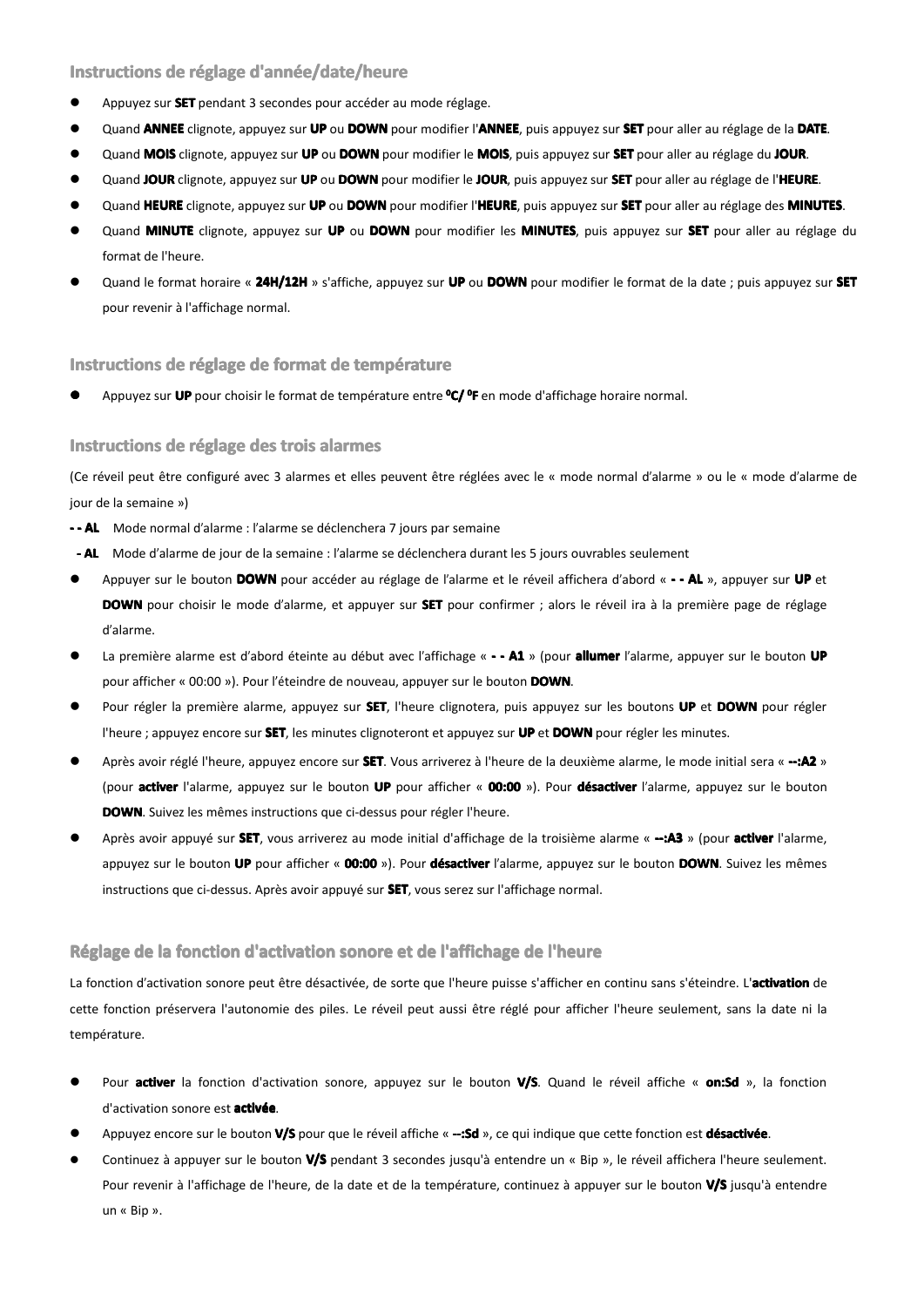## **Fonction Sommeil**

- **�**Le réveil est équipé d'une fonction sommeil. La durée du sommeil est de 5 minutes à chaque fois et elle peut être répétée 5 fois.
- **�**La fonction sommeil est automatiquement activée quand le réveil fonctionne sur adaptateur ou piles.
- **�**Quand l'alarme est en marche, appuyer sur n'importe quel bouton arrête l'alarme et elle se déclenche de nouveau sous 5 minutes.
- **�**Appuyer deux fois sur <sup>n</sup>'importe quel bouton quand l'alarme est en marche permet d'éteindre la fonction sommeil.

## **Informations importantes**

- �Ce produit est fait en bois. Veuillez le conserver dans un environnement sec.
- �Veuillez utiliser des piles alcalines AAA pour ce produit (cube clic horloge seulement)
- � En cas d'absence d'affichage ou d'affichage anormal, appuyez sur **RESET** pour revenir aux paramètres d'usine puis réglez de nouveau l'heure et les alarmes.
- $\bullet$  Quand la lumière de l'affichage LED devient moins visible ou clignote en continu, cela signifie que vous devez remplacer les piles dès que possible.
- $\bullet$  L'adaptateur secteur ou le câble USB ne doivent être utilisés que pour l'alimentation et ne peuvent pasêtre utilisés pour recharger le réveil.
- � En cas d'alimentation par piles, il est recommandé que la fonction d'activation sonore soit activée pour préserver leur autonomie. Quand elle est **activée**, l'autonomie des piles peut aller jusqu'à 3 ou 6 mois.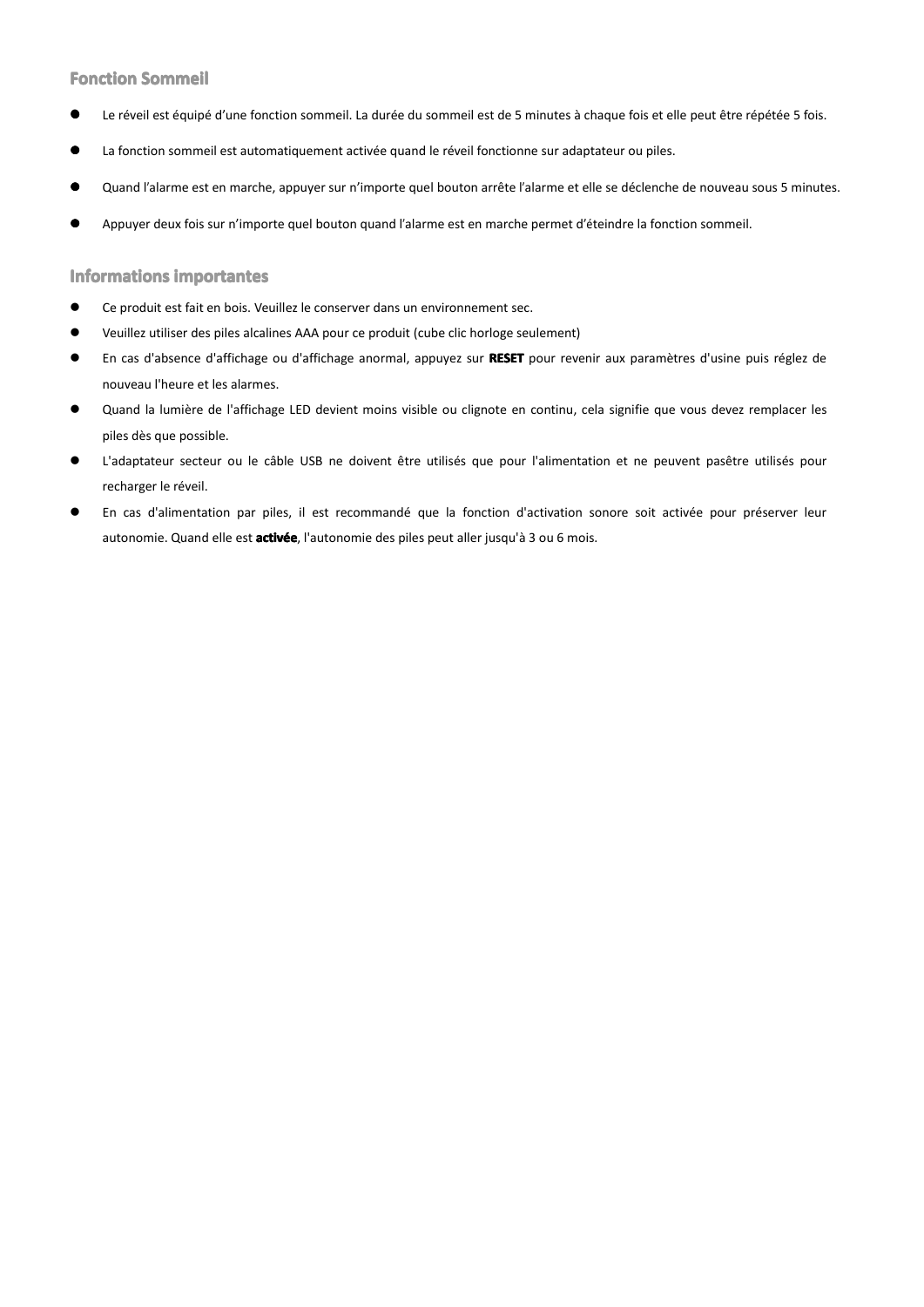# 中文

英国公司投资出产的 CIICK CLOCK 系列产品,看起来就像一块木头;但是如果您轻轻的拍下您的双手, 或者 弹弹您的手指,那么 CLICK CLOCK 系列产品就会瞬间亮起绿色,蓝色或者红色的 LED 灯(根据您购买的产 品而定),为您聪明地显示时间,日期和温度;然后在显示 20 秒后,他们会自动关闭。当然,您也可以设置常 亮显示状态,如果您更倾向于这种设置模式。

CLICK CLOCK, 简约,但不简单。

## 产品基本性能

- $\bullet$ 动态切换显示时间,日期和温度; 也具有锁定只显示时间的功能
- $\bullet$ 可声控操作,不管是在电池供电模式还是适配器供电模式下
- $\bullet$ 可以选择 12 小时或者 24 小时显示模式
- $\bullet$ 可设置三组闹铃;闹钟正常状态下,响闹一分钟后自动关闭.
- $\bullet$ 聪明的贪睡模式: 当闹铃响起时,按产品背后的任何一个键, 都能自动进入贪睡状态
- �内置记忆电池功能;当您更换电源或者电池的时候,无需再做任何新的设置;它能保存之前的所有设置
- �自动亮度调节功能;LED 灯显示亮度在晚上 9 点到早上 7 点显示亮度自动减暗 2/3

![](_page_11_Figure_11.jpeg)

![](_page_11_Figure_12.jpeg)

操作按钮介绍

**SET**: 进入年月日设置

**UP**: 在设置状态下, 通过此键, 可以用来设置时间或日期的增加; 但是在产品正常显示状态下, 按此键可 以用来改变温度的显示模式

**DOWN**: 在正常设置状态下,通过此键可以用来设置时间或者日期的减少; 但是在该产品正常显示状态下,按 此键可以进入闹铃的设置。.

**V/S:** 通过此键,可以用来开启或者关闭声控功能

**RESET**: 通过此键, 可以使产品返回出厂设置; 或者当闹钟不正常显示或无显示时,可以按此键恢复出厂设 置 (该按键只适用于 CUBE 系列的闹钟)

## 年月日以及时间的设置说明

- 产品接入电源后,当产品进入正常显示状态时,长按 SET 键依次进入年月日以及时间的设置

- 当"年份"的显示界面闪亮时,按 UP 或者 DOWN 键可以用来设置您所需的年份; 当"年份"设置好后, 按 SET 键, 这时会讲入月份和日期的设置界面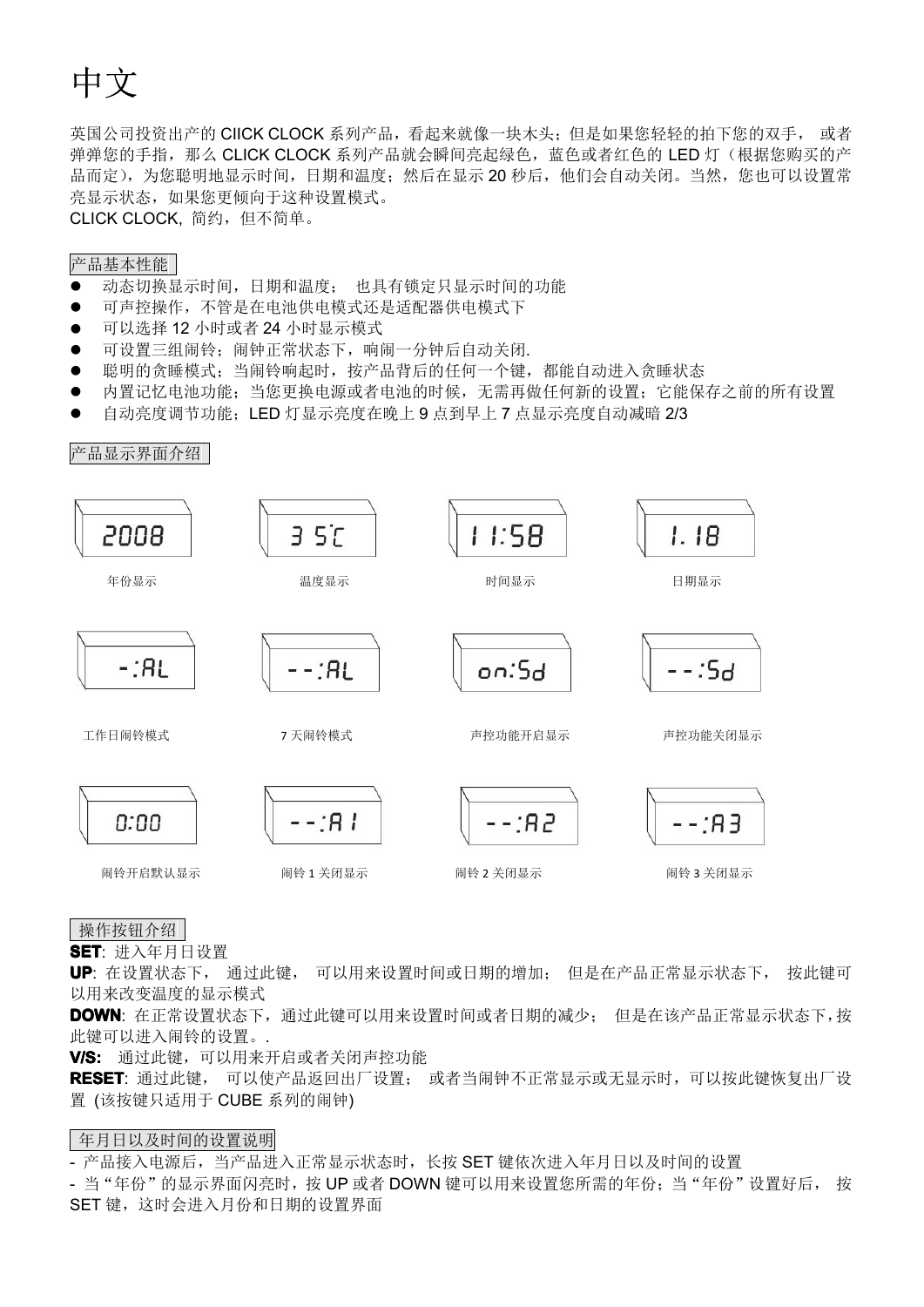- 当"月份"的显示位置闪亮时, 按 UP 或者 DOWN 键可以用来设置您所需的月份; 当"月份"设置好后 按 SET 键, 这时会进入"日期"的设置,

- 当"日期"的显示位置闪亮时, 按 UP 或者 DOWN 键, 可以用来设置您所需的日期; 当"日期" 设置 好后, 按 SET 键, 这时会进入时间设置界面

- 当时间显示界面的"小时"闪亮时, 按 UP 或者 DOWN 键,可以用来设置你所需要的小时; 当"小时" 设置好后,按 SET 键, 这时会进入分钟的设置

- 当"分钟"位置会闪亮时,按 UP 或者 DOWN 键,可以用来设置你所需的分钟;当"分钟"设置好后,按 SET 键, 这时会进入 12 小时/24 小时的显示模式设置界面

- 默认显示模式为 24 显示模式,如需改成 12 小时显示模式,可以通过 UP 或者 DOWN 键来自由切换;

- 当设置好您所需的时间显示模式后,这时所有的年月日以及时间已经设置完毕,最后再按一次 SET 键, 退出 设置,闹钟此时会返回正常显示状态

温度显示模式以及 LED 灯显示亮度的设置说明

- 在闹钟正常显示状态下, 按 UP 键可以自由切换温度的 °C 或者 °F 的显示模式

三组闹铃设置说明

(注意: CLICK CLOCK 系列产品可以设置三组不同的闹铃;闹铃可以设置成工作日闹铃模式和 7 天闹铃模式) - - AL 当设置为 7 天闹铃模式时, 闹钟每天都会响

- AL 当时设置为工作日闹铃模式时,闹铃只会在周一至周五响起

1, 在闹钟正常显示状态下,按下 DOWN 键, 闹钟会立刻进入闹铃的设置界面,这是你需要选择是设置 "- - AL" 模式或 "- AL"闹铃模式;通过 UP 和 DOWN 键可以选择你想要的模式,然后按 SET 键确认, 之 后会进入第一组闹铃的设置;

> 2, 进入第一组闹铃设置, 显示初始界面为"--A1"为默认关闭状态(如需开启闹钟, 如需开启第一组 闹铃, 按下 UP 键, 显示界面将切换成 "0:00"; 如需返回关闭状态, 按下 DOWN 键, 返回 "--A1显 示")

> 3, 如需设置第一组闹铃,请首先按照上述方法开启第一组闹铃;闹铃开启后,按下 SET 键,"小时"会 闪烁,然后通过 UP 和 DOWN 键来调整你所需的小时; 小时设置好后,再次按下 SET 键, "分钟"会闪 烁,然后通过 UP 和 DOWN 键来调整你所需的分钟;这样第一组闹铃已经设置好了;如需马上设置第二组 闹铃, 请再次按下 SET 键

> 4, 按下 SET 键后, 产品界面会显示"—A2"为默认关闭状态, 如需设置第二组闹铃, 请按照以上相同 的方法设置;

> 5, 按照相同的方法,可以进入设置第三组闹铃,当第三组闹铃设置完毕后,最后按上 SET 键,闹钟将进 入正常的显示状态。

#### 声控功能的介绍及锁定时间设置说明

声控功能可以开启或者关闭;当声控功能关闭时,会使显示界面一直保持常亮状态; 当用电池供电时,我 们强烈建议用户开启声控功能,这样可以大大的节约电池的用电量。.

1. 声控功能默认为开启状态,如需关闭声控功能,让显示一直持续, 则在该产品正常显示状态下, 按 V/S 键, 这是显示界面会显示"-- Sd" 代表声控功能已经关闭: 如需开启声控功能,则只需再次按下 V/S 键, 这时界面会显示 "on: Sd", 表示声控功能已经开启;

2, 该产品还可以锁定时间显示设置, 只需通过长按 V/S 键直到有"哔"一声; 如需返回正常的时间, 日期和温度的切换显示, 只需长按 V/S 键